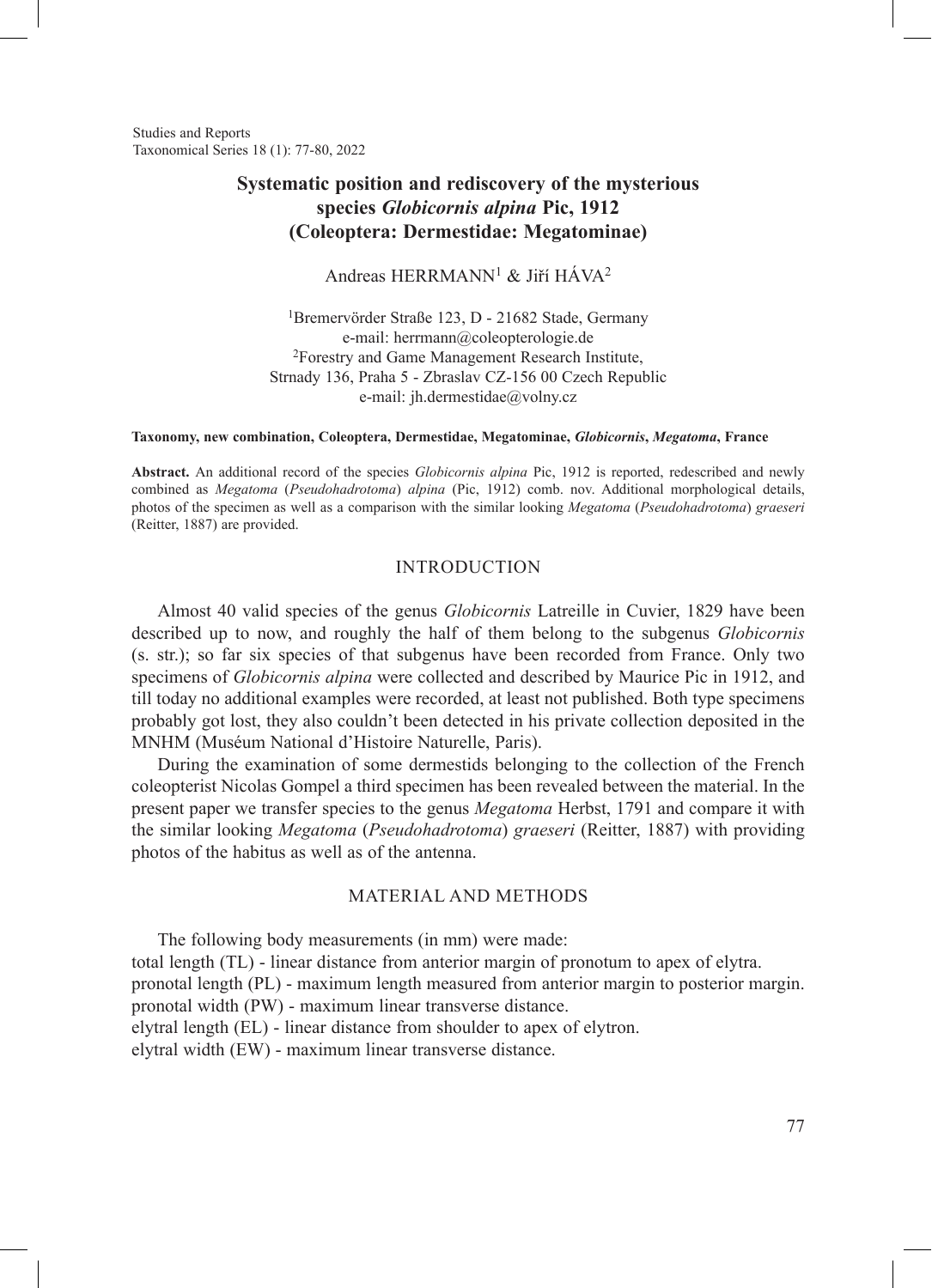# RESULTS

# *Megatoma* **(***Pseudohadrotoma***)** *alpina* **(Pic, 1912) comb. nov.**

*Globicornis alpina* Pic, 1912: 75. *Globicornis alpina*: Pic, 1939: 3; Mroczkowski, 1968: 113; Alonso, 2014: 450; Háva, 2015: 196.

**Material examined:** France, Hautes-Alpes, Ristolas, 44°46' N, 06°57' E, 20.VII.1987, leg. C. Cocquempot. 1 ♀, (Deposited in the private collection of Nicolas Gompel, France).

**Description of the specimen.** Body measurements in mm: TL 3.8, EL 2.9, PL 1.9, EW 2.0, PW 1.6. Elongate, cuticle black in head and pronotum, dark brown in the elytra with some brighter parts which form an indistinct broad transverse fascia in the anterior third, and a blurred spot on each side of the suture near the apical end (Fig. 1). Head black, broader than long, dull by dense punctuation. Eyes large with hardly visible microsetae. Ocellus present on frons. Pronotum widest at the hind edges, narrowed anteriorly, lateral margins visible from above. Antenna with 11 antennomeres; the last antennomere of the 3 antennomered antennal club big, slightly longer than the first two antennal segments combined, entirely reddish-brown (Fig. 2). Surface of the body sparsely covered with short dark setae, some white setae intermixed. On the pronotum, most of the white setae build two spots at the hind edges, and a single one at the middle of the hind margin near the scutellum. On the elytra, they are concentrated mainly on the brighter parts of the elytra.

**Diagnosis.** The species is compared with females of *Megatoma* (*Pseudohadrotoma*) *graeseri* (Reitter, 1887). See the following table.

| Character | Megatoma (P.) graeseri<br>(Reitter, 1887)                                                        | Megatoma (P.) alpina<br>(Pic, 1912) comb. nov.                                                                                                                          |
|-----------|--------------------------------------------------------------------------------------------------|-------------------------------------------------------------------------------------------------------------------------------------------------------------------------|
| Antenna   | Terminal club segment roughly as long as the<br>other two combined                               | Terminal club segment distinctly longer than the<br>other two combined                                                                                                  |
| Pronotum  | Punctation of the disk very dense and coarse                                                     | Punctation of the disk less dense and coarse                                                                                                                            |
| Elytra    | Body narrower, spot and fascia of the elytra<br>sharp and distinct, particularly the apical spot | Body broader, the fascia and apical spot blurred,<br>the bright hairs are not concentrated only to the<br>reddish parts of the cuticle but spred all over the<br>elytra |

**Discussion.** Pic´s original description (Pic 1912) meets the morphological characters of the recently collected specimen exactly: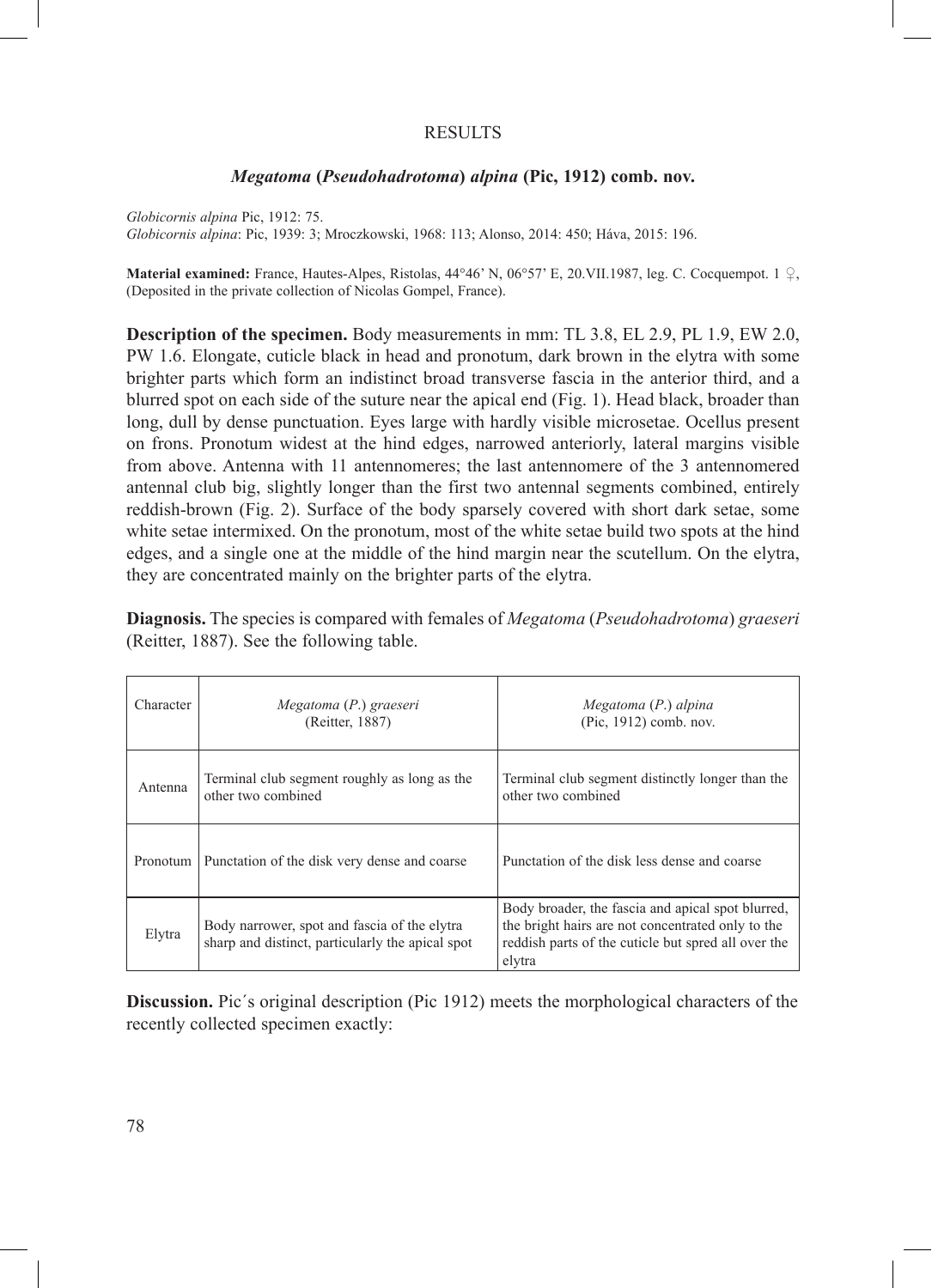"Satis elongatus, subnitidus, griseo pubescens, ruguloso punctatus aut granulatus, niger, antennis pedibusque rufescentibus, elytris nigris, rufo notatis /ad basin fascia arcuata et post medium macula discoidalis), postice rufo limatis. Long. 4.5 mm."

Furthermore the collecting place of the types is only 10 km away from Ristolas, so it is more than likely that the recently collected female belongs to that lost species indeed. Surprisingly Maurice Pic provided some years later additional respectively more detailed information concerning the circumstances of his catch (Pic 1938), a quite unusual behaviour of him:

"Je n'en connais que les deux types que j'ai capturés dans la forêt de Marassan près d'Aiguilles (Hautes-Alpes), l'un par terre, l'autre recueilli à la nappe montée, en battant un Mélèze."

Unfortunately the collector (C. Cocquempot) of the last specimen doesn't remember exactly the circumstances of his catch, he suggested that it was caught by sweeping near a deposit of coniferous logs or recently cut stumps, at the trail on the left bank of the Guil river under the Bois de Jassaygue (1600-1640 m).



Figs. 1-4: *Megatoma* (*Pseudohadrotoma*) *alpina* (♀): 1- habitus, dorsal; 2- antenna; *Megatoma* (*Pseudohadrotoma*) *graeseri* (♀): 3- habitus, dorsal; 4- antenna. (habitus photo of *M. alpina* taken by N. Gompel)

ACKNOWLEDGEMENTS. We are deeply obliged to Nicolas Gompel (Germany) for lending the concerning specimen to the first author. The paper was supported by the Ministry of Agriculture of the Czech Republic, institutional support MZE-RO0118.

#### REFERENCES

Alonso C. 2014: Dermestidae pp. 64-65, 446-451. In: Tronquet M. (ed.): *Catalogue des Coléopteres de France*. Perpignan: Association Roussillonnaise d´Entomologie, 1052 pp.

- Háva J. 2015: *World Catalogue of Insects. Volume 13. Dermestidae (Coleoptera)*. Leiden/Boston: Brill, xxvi + 419 pp.
- Mroczkowski M. 1968: Distribution of the Dermestidae (Coleoptera) of the world with a catalogue of all known species. *Annales Zoologici* 26: 15-191.